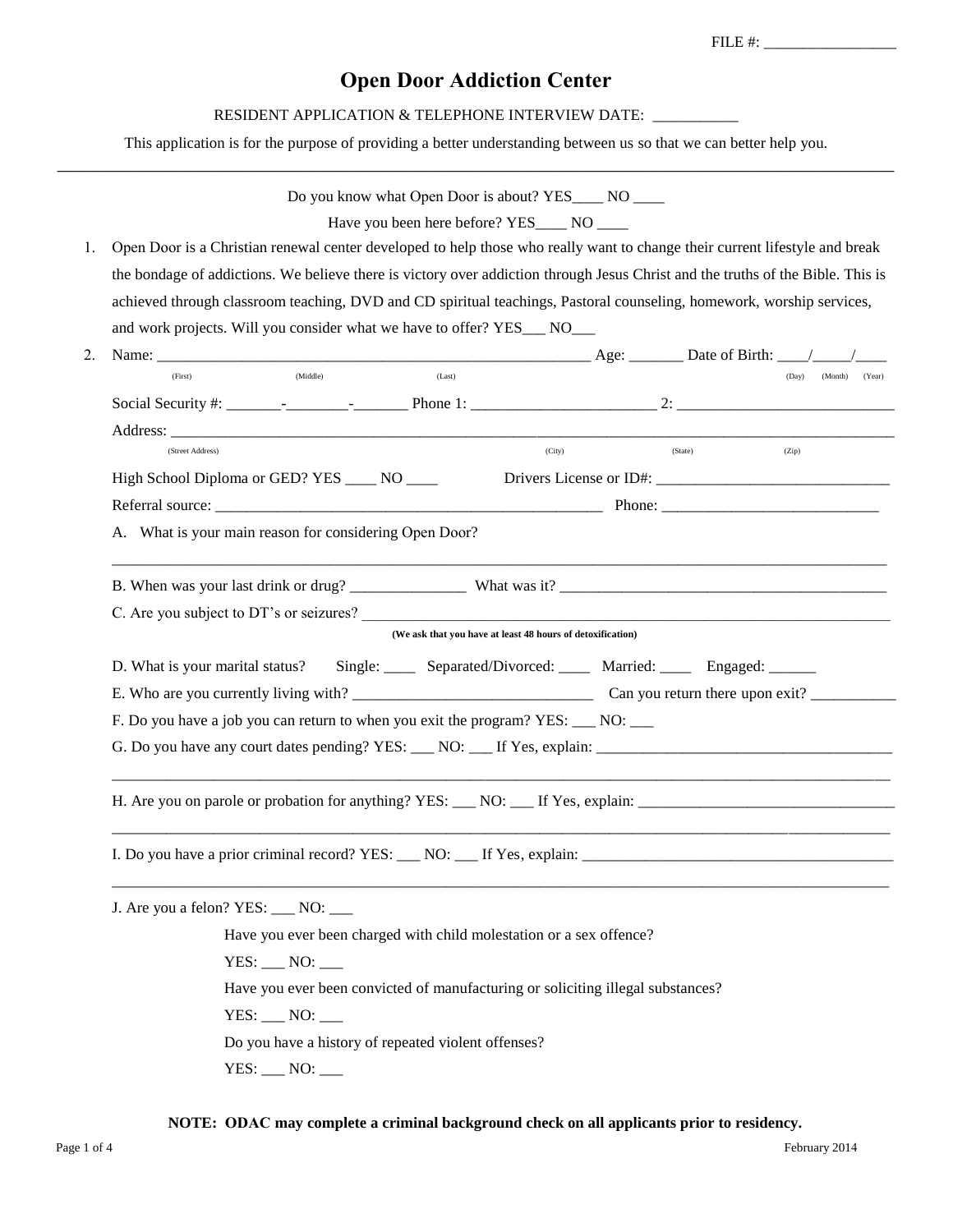#### *ODAC, Inc. falls under a Group Care Facility. Group Care Facility Definition:*

*A facility operated by a non-profit, profit or church related organization, with the support and supervisory personnel that provide room and board, personal care, or habilitation services in a group environment. This definition includes halfway homes, homeless shelters, and substance abuse programs which are developed to provide services which meet the specific needs of each group. This definition does not include individuals who are current users of illegal controlled substances, persons convicted for illegal manufacture or distribution of a controlled substance, sex offenders, and juvenile offenders.* 

*All of which are not considered disabled under the Fair Housing Act.*

3. Our program is for 30 consecutive days with a one-time, non-refundable \$500.00 entry fee. We expect all residents to make a firm commitment to complete our program. Is there anything; including entry fee payment, court dates, or doctor's appointments that would prevent you from completing our program? YES: \_\_ NO: \_\_ If yes, explain:  $\Box$ 

\_\_\_\_\_\_\_\_\_\_\_\_\_\_\_\_\_\_\_\_\_\_\_\_\_\_\_\_\_\_\_\_\_\_\_\_\_\_\_\_\_\_\_\_\_\_\_\_\_\_\_\_\_\_\_\_\_\_\_\_\_\_\_\_\_\_\_\_\_\_\_\_\_\_\_\_\_\_\_\_\_\_\_\_\_\_\_\_\_\_\_\_\_\_\_\_\_\_\_\_

4. Do you smoke? YES: \_\_\_ NO: \_\_\_ Do you use smokeless tobacco? YES: \_\_\_ NO: \_\_\_

We do allow cigarette smoking, but in designated areas **ONLY**.

Medications: \_\_\_\_\_\_\_\_\_\_\_\_\_\_\_\_\_\_\_\_\_\_\_\_\_\_\_\_\_\_\_\_\_\_\_\_\_\_\_\_\_\_\_\_\_\_\_\_\_\_\_\_\_\_\_\_\_\_\_\_\_

*\*Note: There are rules and guidelines we require all residents to observe, such as "no tolerance rules". Infractions of such rules may result in immediate dismissal from the program. Also, you are required to participate in daily work projects. These projects are designed to produce discipline, accountability and responsibility. They are not a source of income.\** 

- 5. Health and Related Issues:
	- A. How would you rate your health? GOOD: \_\_\_ FAIR: \_\_\_ POOR: \_\_\_
		- ARE YOU DISABLED? YES: \_\_\_ NO: \_\_\_

If Yes, Limitations?

Treatments: \_\_\_\_\_\_\_\_\_\_\_\_\_\_\_\_\_\_\_\_\_\_\_\_\_\_\_\_\_\_\_\_\_\_\_\_\_\_\_\_\_\_\_\_\_\_\_\_\_\_\_\_\_\_\_\_\_\_\_\_\_\_

B. When were you last Hospitalized? \_\_\_\_\_\_\_\_\_\_\_\_\_\_\_\_\_\_\_\_\_ Reason? \_\_\_\_\_\_\_\_\_\_\_\_\_\_\_\_\_\_\_\_\_\_\_\_\_\_\_\_\_\_\_\_\_

- C. When was your last physical exam? \_\_\_\_\_\_\_\_\_\_\_\_\_\_ Was everything alright? \_\_\_\_\_\_\_\_\_\_\_\_\_\_\_\_\_\_\_\_\_\_\_\_\_\_\_
- D. Have you ever had Hepatitis? YES: \_\_\_ NO: \_\_\_ If Yes, which type? \_\_\_\_\_\_\_\_\_\_\_

When? \_\_\_\_\_\_\_\_\_\_\_\_ Is it in remission? \_\_\_\_\_\_\_\_\_\_\_\_\_\_\_\_\_*You need to send us a doctor's letter confirming your status*.

E. Have you ever had TB? YES:  $\frac{1}{\sqrt{1-\frac{1}{2}}}$  MO:  $\frac{1}{\sqrt{1-\frac{1}{2}}}$  If yes, When? Treatment:

F. Have you ever been diagnosed with any of the following? Please, check each that apply: Diabetes: \_\_\_

Emphysema: Leart Problems: Lucers: Leart Blood Pressure: Learn Asthma: Learn

List all allergies:

Any Sexually Transmitted Diseases? YES: \_\_\_ NO: \_\_\_ if YES, which one(s)?

\_\_\_\_\_\_\_\_\_\_\_\_\_\_\_\_\_\_\_\_\_\_\_\_\_\_\_\_\_\_\_\_\_\_\_\_\_\_\_\_\_\_\_\_\_\_\_\_\_\_\_\_\_\_\_\_\_\_\_

G. Are you currently on medications or supposed to be on any medication(s)?  $YES:$   $\rule{1em}{0.15mm}$  NO:  $\rule{1em}{0.15mm}$ 

If Yes which medication(s)?  $\frac{1}{\sqrt{2}}$ 

(a) Are you taking any antibiotics?  $\frac{1}{\sqrt{1-\frac{1}{n}}}$  If yes, what are they?

*We require documentation of all current medications with your name and attending physician on each.* 

\_\_\_\_\_\_\_\_\_\_\_\_\_\_\_\_\_\_\_\_\_\_\_\_\_\_\_\_\_\_\_\_\_\_\_\_\_\_\_\_\_\_\_\_\_\_\_\_\_\_\_\_\_\_\_\_\_\_\_\_\_\_\_\_\_\_\_\_\_\_\_\_\_\_\_\_\_\_\_\_\_\_\_\_\_\_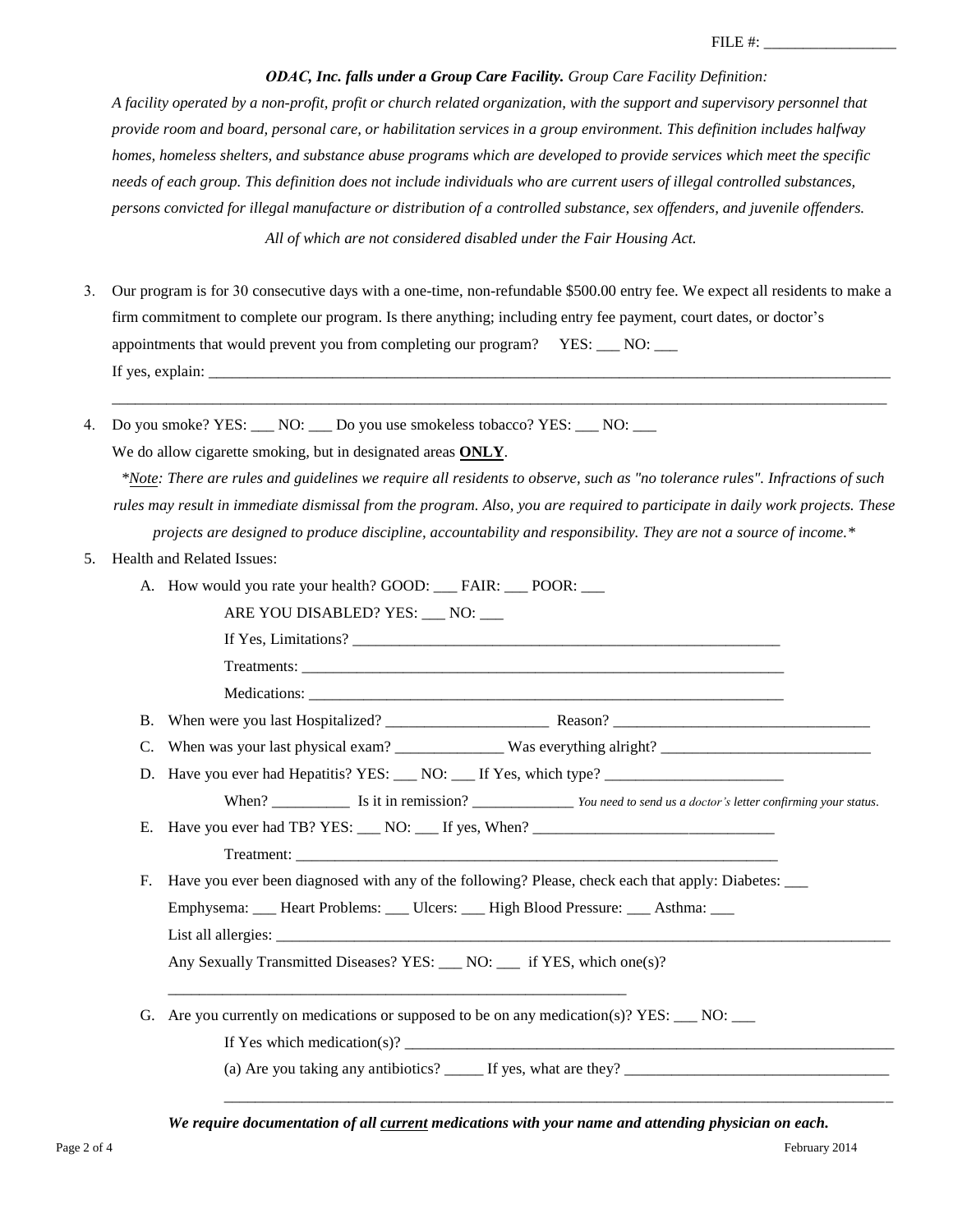H. What substances have you used?

Anything IV? YES: \_\_\_ NO: \_\_\_ If yes, explain: \_\_\_\_\_\_\_\_\_\_\_\_\_\_\_\_\_\_\_\_\_\_\_\_\_\_\_\_\_\_\_\_\_\_

*Note: If you have any open wounds of infections, they must be treated and healed before you enter ODAC. This* 

*includes injected sites from IV drug use. Also, residents must be free of any and all infectious diseases such as Staph, Influenza, and/or Strep.* 

- 6. The following are items residents will need to bring upon entry to ODAC:
	- \* Your Bible, if you have one.
	- \* Work clothes and dress clothes **(NO SLOGANS ABOUT ALCOHOL, BARS, DRUGS, SEX, WOMEN,**

### **TOBACCO, MUSIC OR ANYTHING ELSE CONTRARY TO A CHRISTIAN LIFESTYLE)**

- \* Only clothes needed for one week between washing. Please keep clothing to a minimum.
- \* A collared shirt and pants for Chapel services. *(This is not an option)*
- \* At least two (2) wash cloths and two (2) towels
- \* Personal toiletry items such as soap, toothbrush and toothpaste, deodorant, shampoo, etc.
- (**No items containing alcohol such as mouthwashes and colognes. Also, no forms of aerosol are permitted.**)
- 7. All of the items below are considered contraband. **They will not be admissible upon entry to ODAC.** \*NO VISIBLE BODY PIERCINGS OF ANY KIND
	- \*No I-pods, MP3 players, CD/DVD players, computer devices, and electronic cigarettes
	- \*No Cell Phones
	- \*No knives
	- \*No over-the-counter medication
	- \*No outside food or beverages.
	- We are offering to help you overcome your bondage of addiction; however, this must be on our terms.
	- Are you willing? YES: NO: Do you still want to come? YES: NO:
- 8. Do you have any questions? YES: NO: If Yes what?

Is there anything else you can think of that would help us minister to you?

How will you arrive? (Residents **CAN NOT** drive themselves to ODAC) \_\_\_\_\_\_\_\_\_\_\_\_\_\_\_\_\_\_\_\_\_\_\_\_\_\_\_\_\_\_\_\_\_\_\_\_\_\_\_\_

# **(This application will be submitted and reviewed by our administrative department for approval. There is no guarantee on bed availability or resident approval at this time. Someone will be in contact with you as soon as confirmation of application has been given.)**

 $\overline{\phantom{a}}$  , and the contribution of the contribution of the contribution of the contribution of the contribution of the contribution of the contribution of the contribution of the contribution of the contribution of the

 $\overline{\phantom{a}}$  , and the contribution of the contribution of the contribution of the contribution of the contribution of the contribution of the contribution of the contribution of the contribution of the contribution of the

**PLEASE**, keep in contact with us by phone or e-mail (910) 532-2175 or open[dooraddictioncenter](mailto:secarolinacrossroads@gmail.com)@gmail.com **If you bring any unauthorized controlled substances onto this property you will be turned over to the County Authorities!!!**